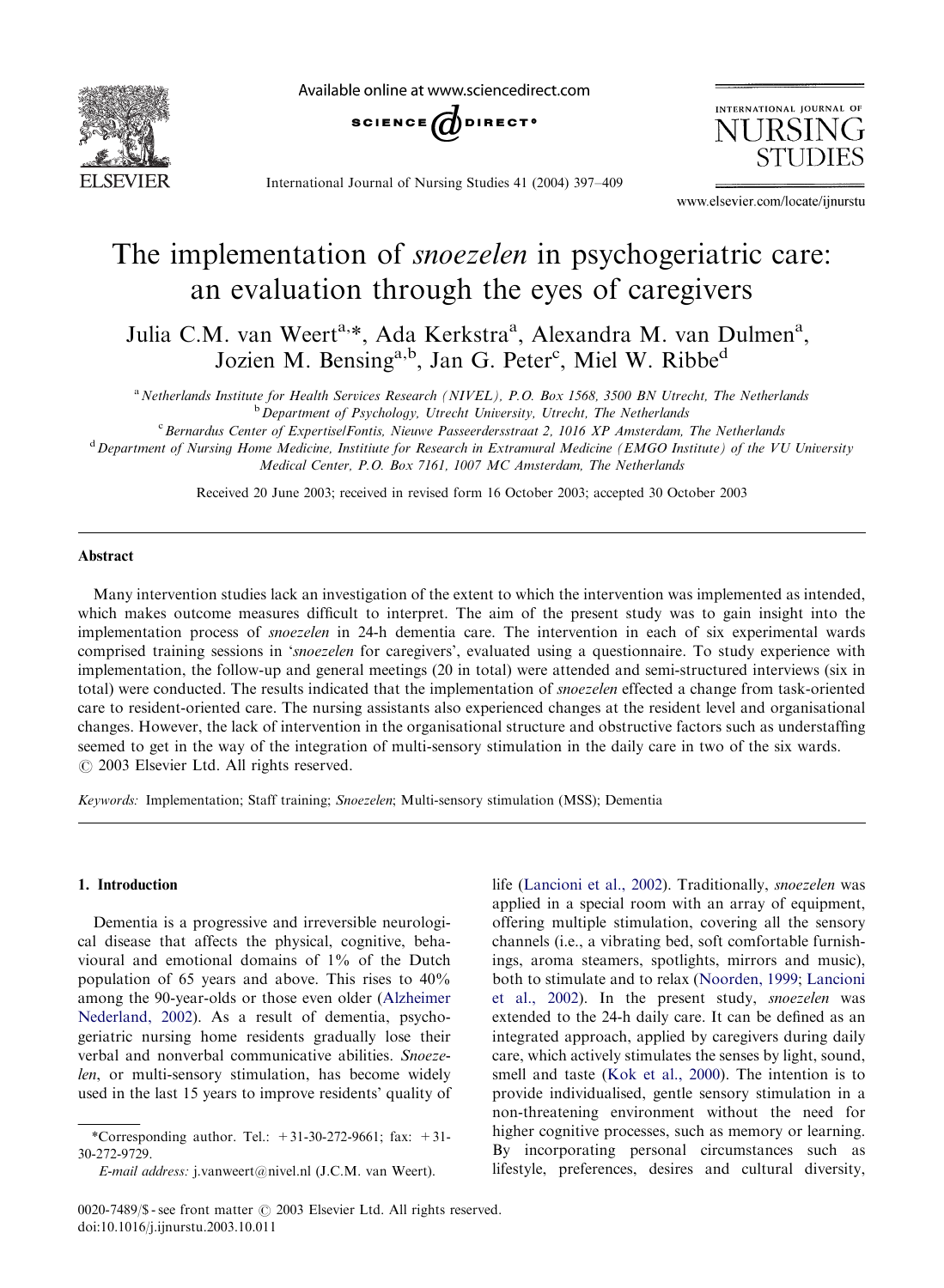snoezelen is tailored to the resident needs. Consequently, the application of snoezelen requires a resident-oriented attitude, knowledge and skills, allowing certified nursing assistants (CNAs) to attend to residents' physical, emotional, social and spiritual needs, in order to achieve or maintain a state of well-being ([Noorden, 1999\)](#page-12-0). In the light of the concept of patient-centredness, the caregivers do not restrict themselves to the 'disease of the resident', but orient themselves towards the 'resident with the disease'. The ultimate goal is the caregivers' understanding of the residents' real needs, preferences and wishes [\(Bensing, 2000\)](#page-12-0).

The effects of snoezelen in long-term care are not well known [\(Chung et al., 2002](#page-12-0)). We are currently investigating the effects of snoezelen in long-term dementia care. Within this framework, it is important to know the factors that facilitated or hindered the implementation. Hence, the aim of this paper is to evaluate the implementation process of an integrated snoezelen approach in the 24-h daily care, delivered by CNAs. Many intervention studies lack an investigation and description of treatment process variables, although they allow researchers to understand which aspects of the intervention are successfully implemented ([Finnema,](#page-12-0) [2000;](#page-12-0) [Burgio et al., 2001;](#page-12-0) [Schrijnemaekers et al., 2002\)](#page-12-0). Without an accurate assessment of whether the intervention was delivered as intended, conclusions regarding outcome measures are questionable [\(Phillips and van](#page-12-0) [Ort, 1995;](#page-12-0) [Burgio et al., 2001\)](#page-12-0).

Generally, the implementation of interventions is preceded by training and followed by the introduction of the new care model in the ward. With respect to the training, insight is needed to measure the extent to which the training goals are reached. The effectiveness of the training maybe affected bya number of factors, such as characteristics of the programme (i.e., topics, exercises and duration) and the working environment (i.e., support from superiors and colleagues). The success of the learning process mayalso depend on complementary factors, such as the relationship with the teacher, sympathy and support among the participants and an intention to change behaviour after the training ([Francke et al., 1995](#page-12-0)).

Taking a course is only the first step towards implementation. The introduction of a new care model requires permanent behavioural changes in caregivers. Positive changes in knowledge and skills do not automatically lead to actual behavioural changes. The step from 'knowing' and 'knowing how' to 'showing' is influenced by organisational and structural characteristics of the professional working environment [\(Kruij](#page-12-0)[ver, 2001](#page-12-0)). A combination of approaches appears to be the most effective way to achieve lasting change ([Grol](#page-12-0) [and Grimshaw, 1999](#page-12-0)). Implementation can onlybe effective if it tackles obstacles such as disagreement with the content of the new care model, doubts about its

feasibility in daily practice and reluctance from colleagues ([Grol, 1997;](#page-12-0) [Schers et al., 2001\)](#page-12-0). Furthermore, organisational adjustments (i.e., creating organisational and structural conditions, restructuring the care processes, changing tasks, providing resources and support) may be necessary to maintain the change ([Grol and](#page-12-0) [Grimshaw, 1999](#page-12-0)).

In conclusion, the effects of the implementation of a new care model, such as snoezelen, depend on different factors that may facilitate or hinder its implementation. This study, therefore, addressed the following research questions:

- 1. What factors facilitated or hindered the implementation of snoezelen in the experimental wards in the eyes of the caregivers?
- 2. Do caregivers experience changes at the level of caregivers, residents and the organisation, as a result of the implementation of snoezelen in 24-h care?

## 2. Research model

The relationship between facilitating and hindering factors during the implementation period and changes resulting from the implementation is shown in [Fig. 1](#page-2-0).

The research model is adapted from the model for Implementation of Change in Health Care (ICHCmodel) ([Theunissen et al., 2003](#page-12-0)). In the processevaluation, by analysing the interventions that were successfully executed, facilitating and hindering factors were identified. The absence of a facilitating factor may be considered to be a hindering factor (e.g., the lack of financial support might be an implementation barrier). Interventions during the implementation process were subdivided as interventions under:

- *Knowledge*: providing theoretical information;
- $\bullet$  Skills: training caregivers to bring the theory in practice;
- Motivation to change: using motivational techniques, discussing the new care model and finding consensus within team-members;
- $\bullet$  *Habits*: changing caregivers' behaviour and existing working styles;
- Organisational structure in which the intervention is implemented: adapting an existing structure or developing a new one;
- \* Organisational structure needed to establish implemented changes: making policy and making structural changes to guarantee the continuation of the implemented care model.

Further, we wanted to find out which contextual variables hindered the implementation process and the results. In particular, characteristics of the working environment were studied.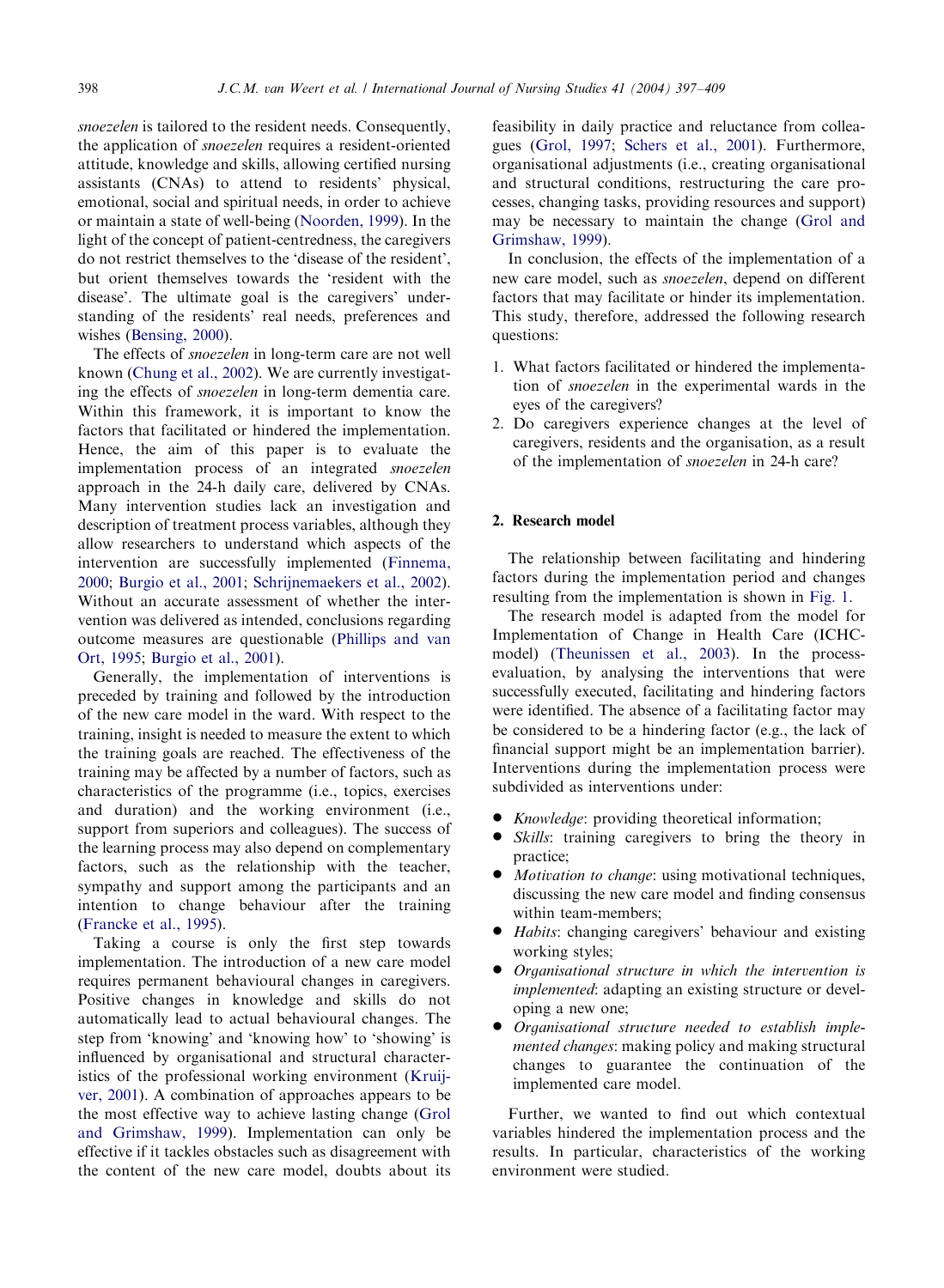<span id="page-2-0"></span>

Fig. 1. Research model.

With regard to the evaluation of the results, special attention was given to:

- *Changes in caregivers*: actual changes in the behaviour of caregivers;
- *Changes in residents*: actual changes in the behaviour of residents;
- *Organisational changes*: actual changes in the organisation of the care.

The final results 'changes in the quality of care' and 'changes in the qualityof life' will be expanded upon in a separate study.

## 3. Methods

## 3.1. Design of the study

A randomised pre-test–post-test control group design was carried out. The study was performed at 12 psychogeriatric wards of six Dutch nursing homes. The homes included in the study had not yet implemented snoezelen in the daily care of their residents. Randomisation took place at the ward level. Six experimental wards implemented snoezelen in their 24-h care and were compared to six control wards that continued to give standard care. The implementation period lasted 18 months per ward in the period between January 2001 and February 2003.

## 3.2. Implementation process

In short, the implementation process in the experimental wards consisted of the steps discussed in the following sections.

#### 3.2.1. Training

The CNAs were trained in *snoezelen* by a qualified and experienced professional trainer of the Bernardus Center of Expertise/Fontis. The in-house training comprised four, weekly, 4-h sessions. The main aims of the training were to improve the caregivers' knowledge and skills with regard to snoezelen, to dissipate reluctance, if necessary and to motivate all teammembers to implement the new care model in 24-h care (see [Box 1](#page-3-0)).

In total, 80 caregivers attended the training programme, 70 of whom were team-members, i.e., CNAs  $(n = 59)$ , head nurses  $(n = 6)$ , nutrition assistants  $(n = 2)$ , activity therapists  $(n = 2)$  and a student nurse  $(n = 1)$ . The other 10 participants were not formally supervised by the head nurse of the ward, i.e., activity therapists of a separate division ( $n = 8$ ), a care manager  $(n = 1)$  and a clerical worker  $(n = 1)$ . On average, 11.7 team-members (range 11–13) participated in the training. Compliance to the training sessions was 92.5%.

#### 3.2.2. Study group

On the last dayof training, a studygroup was started in each nursing home, usually comprising three CNAs,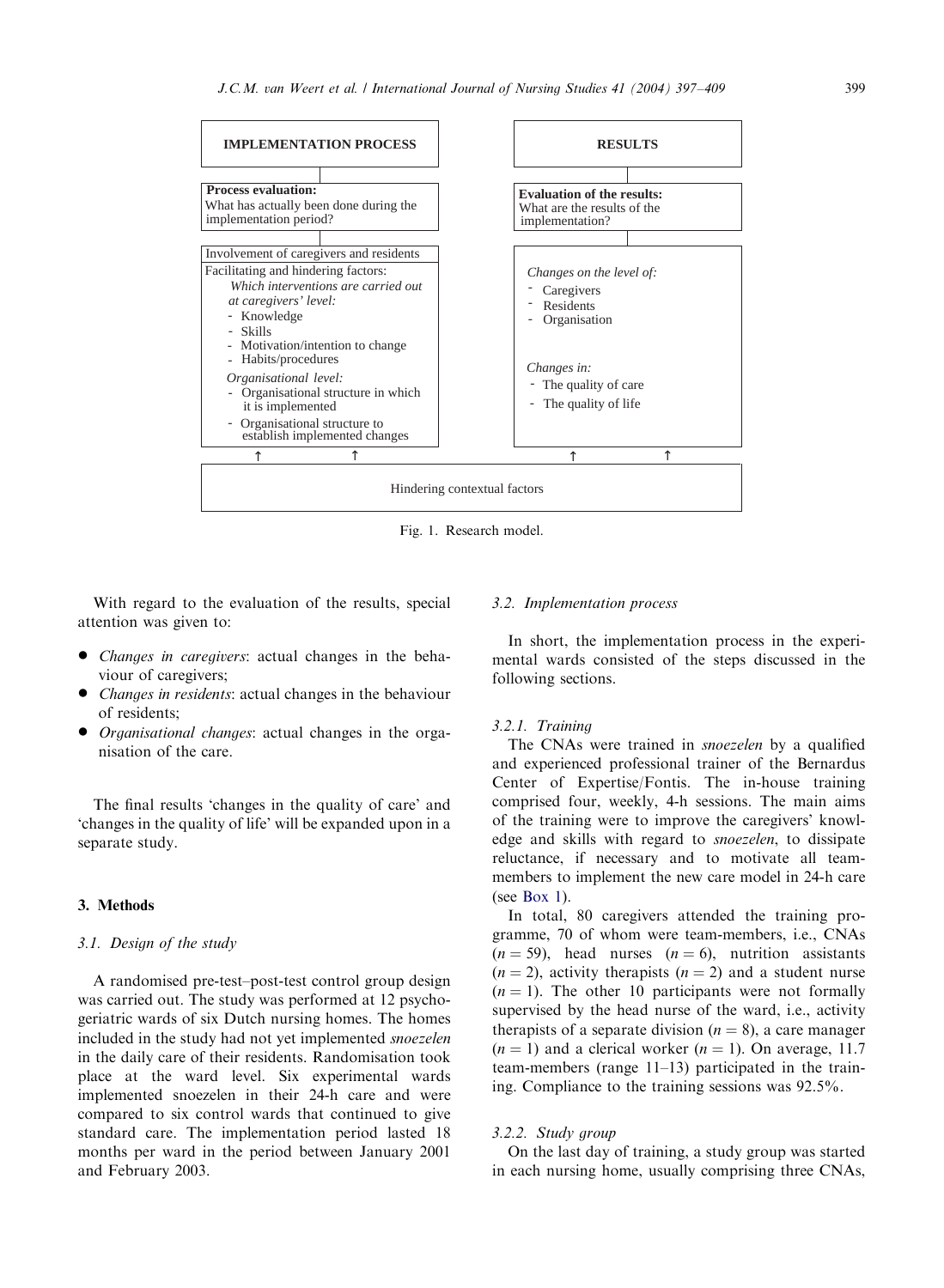<span id="page-3-0"></span> $Box 1$ 

Outline of the content of training in 'Snoezelen for caregivers'.

## Day 1

Introduction

Inventoryof individual learning goals and reluctance

Definition of snoezelen and explanation of the concept of snoezelen

History of *snoezelen* in mentally handicapped care and psycho-geriatrics

Video 'snoezelen with nursing home residents' suffering from dementia with video exercise

Sense organs/useful materials for sensorystimulation/which materials are present in the organisation

#### Day 2

Resident-oriented care Video with video commissions Demands of the ward/demands of CNAs/effects of snoezelen

The application of snoezelen

- systematic observation of resident responses to *snoezelen*  $(10 \times 1 h)$
- use of a form for *snoezelen* observation
- $\bullet$  how to draw up an individual snoezel plan, based on the observations
- how to put the *snoezel* plan in an integrated *snoezel* care plan

Case histories Options on own ward

## Day 3

Massage/therapeutic touch (adaptation) Aroma therapy Practice aroma therapy

#### Day 4

Snoezelen and attitude Discussing case history homework *(snoezel* care plan of own resident) Installation of study group Evaluation

the head nurse and an activity therapist or co-ordinator in sensory stimulation. The aim of the study group was to evaluate the implementation process, adapted where necessaryand to start new activities, appropriate to the needs of their own ward.

## 3.2.3. Stimulus preference screening and snoezel (care) plan

After the training, the caregivers started to use snoezelen in the 24-h care of the residents. Every trained CNA was matched to one resident. The CNA took a detailed history of the residents' life and preferences by interviewing family members. Then, stimulus preference screening was arranged to find out what stimuli the resident enjoy most ([Lancioni et al., 2002\)](#page-12-0). Therefore, the participating resident was observed during ten, weekly, 1-h sessions, according to the methodology acquired in the training. At the end of the observation period, the CNAs wrote an individual snoezel plan, based on the observations. The snoezel plan describes the residents' specific behaviours, e.g., anxiety, distress or aggression, and how to react on these behaviours (e.g, ''Anxiety: Mrs. X is anxious when she goes to bed. Approach: Sit down on the bedside, stroke her cheek,

hold her hand. Then, she will sleep soon''). Next, the snoezel plan was translated into the residents' snoezel care plan, in order to integrate the required approach into the Activities of Daily Life, in particular the morning care. Thereby, all other caregivers, including temporaryemployees, were informed as to how the resident should be approached to achieve, or maintain, an optimal state of well-being (e.g., how the resident has to be waked, how eye-contact can be used, whether the resident is capable of choosing her own clothes, whether the residents likes to be touched, whether aroma therapy, music, perfume or make-up can be used). Also the activities, carried out by activity therapists or other caregivers, are based on the stimulus preference screening and the snoezel plan. The snoezel plan, snoezel care plan and activities had to be evaluated and adapted regularly, preferably during interdisciplinary consultations. The methodology of systematic snoezelen is summarised in [Fig. 2.](#page-4-0)

#### 3.2.4. Follow-up meetings

During the implementation period of 18 months, the caregivers were offered three in-house follow-up meetings under the guidance of the same professional trainer.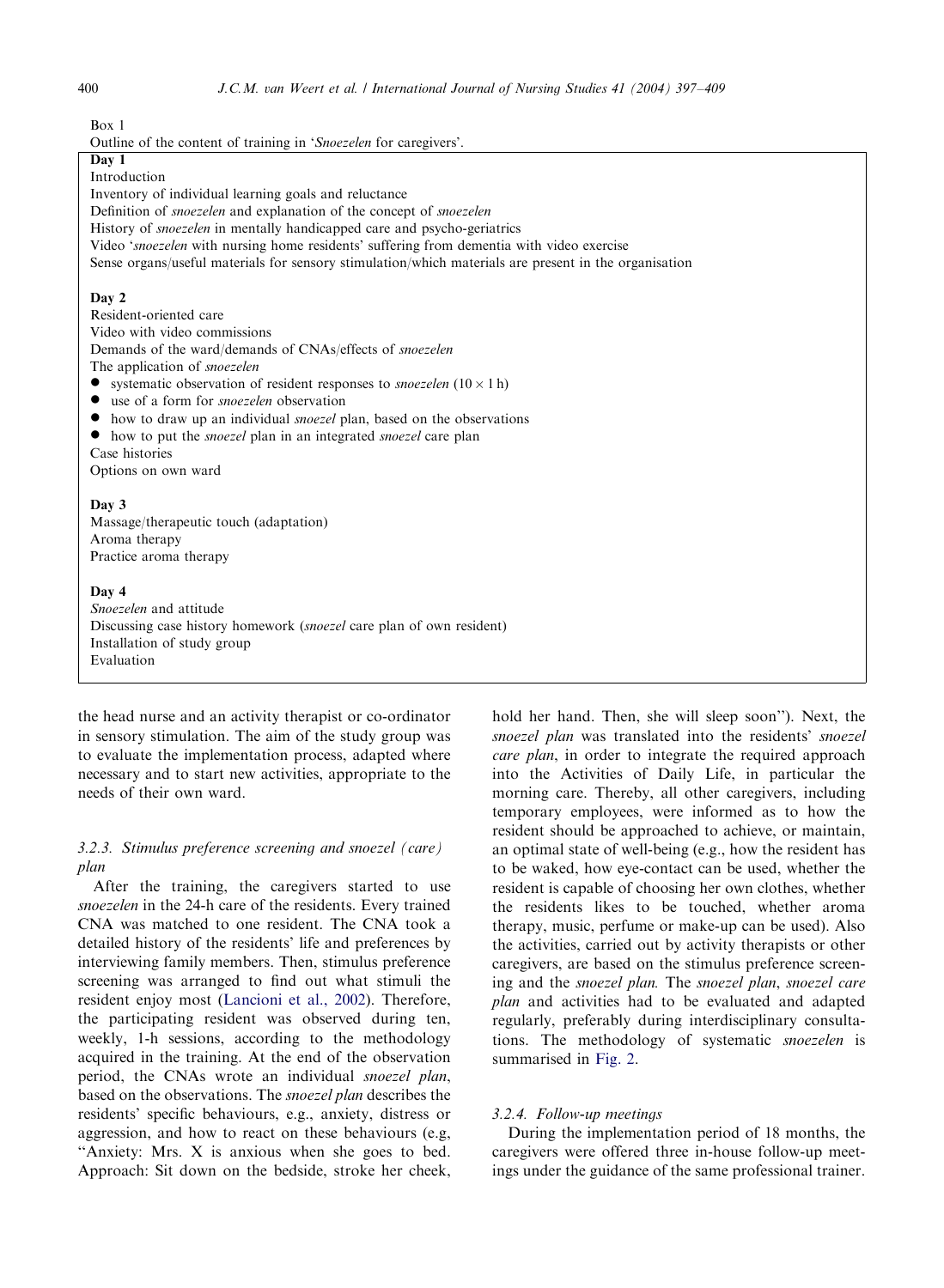<span id="page-4-0"></span>

Fig. 2. Methodology to integrate *snoezelen* into daily care.

The aim of the follow-up meetings was to support the implementation of *snoezelen* in daily care. The observations of the residents' reactions to sensorystimulation were discussed and the development of integrated care plans, based on the observations, was evaluated and supported. The caregivers also received (video-) exercises and feedback.

In addition, there were two general meetings, attended bythree representatives of each nursing home (e.g., head nurses, care managers). The aim of these meetings was to support the implementation of snoezelen at the organisational level. In the first meeting, the participants received theoretical information about implementation barriers and learned how to write a long-term implementation plan. In the second meeting, they had to present the implementation plans to each other. In both meetings, there were subgroup discussions about implementation problems, introduced by the organisation itself.

#### 3.3. Measuring instruments

Data collection was carried out using a questionnaire about the training, interviews about the implementation and attending the follow-up meetings, also regarding implementation.

#### 3.3.1. Questionnaire

In order to identify the extent to which training objectives has been achieved, the trainees completed a questionnaire at the end of the programme. The questionnaire, developed by the Bernardus Center of Expertise/Fontis, included questions from the IKN (Integraal Kankercentrum Noord Nederland), to measure nurses' opinions about the training programme ([Kruijver, 2001](#page-12-0)). The following points were considered to be decisive factors in effecting changes in knowledge, skills and motivation:

 $\bullet$  content of the training (10 items; eight yes/no questions and two open questions),

- $\bullet$  the professional competence of the trainer (four items; all 5-point Likert-type questions, varying from 1 'not' to 5 'very/a lot'),
- the atmosphere during the training sessions (two items; both 5-point Likert-type questions),
- $\bullet$  the social system of the working environment (three items; two 5-point Likert-type questions and one open question),
- $\bullet$  the intention to change after the training (four items; three 5-point Likert-type questions and one open question),
- $\bullet$  the overall opinion about the training (one item; a mark from 1 'very bad' to 10 'excellent').

To gain further insight into the implementation process and the results of the implementation, a qualitative approach was used.

## 3.3.2. Interviews

Six semi-structured interviews were held with the head nurses and sometimes also with the projectleader. The interviews focused on experiences with the implementation, in particular facilitating and hindering factors, and changes as a result of the training. The interviews lasted approximately 1 h. All interviews were audiotaped and relevant issues were transcribed verbatim.

## 3.3.3. Follow-up meetings

The implementation process was monitored by the researcher  $(JvW)$  by attending the three follow-up meetings with the trainees. The main topics of interest were the same as in the interview scheme. All the relevant issues, brought up by the caregivers, were recorded verbatim. The same procedure was followed during the two general meetings.

#### 3.4. Data analysis

Data analysis of the questionnaire was done using descriptive statistics. The questionnaires of team-members were completed by 66 trainees  $(94.3\%)$ .

The interview data, and the data from the follow-up meetings and the general meetings, were analysed qualitatively. Responses were grouped into categories, separate from the implementation model (see [Fig. 1](#page-2-0)). Numbers and letters are used throughout this paper to represent: the nursing home (NH), the caregiver (CG), the follow-up meeting (FM1–FM3) and the interview (I1–I6). Quotes given in the text are illustrative and reflect the responses given by caregivers.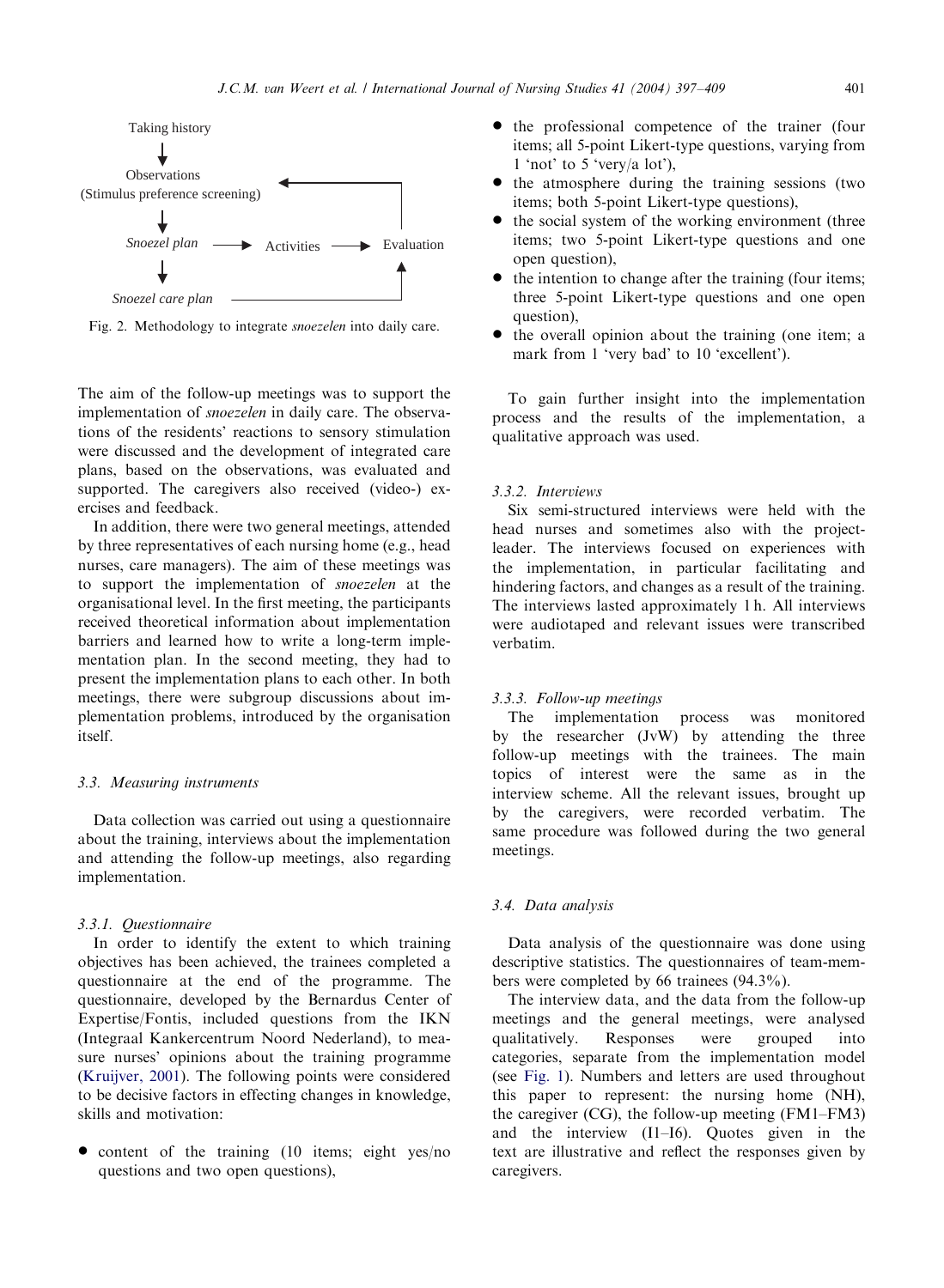## 4. Results

## 4.1. Evaluation of the training programme

First, we evaluated the caregivers' opinion of the content of the training programme with respect to knowledge and skills. The majority found the training informative (100%), applicable (100%), practical  $(98.5\%)$  and interesting  $(98.5\%)$ . In their opinion, the information was clear and well-structured (100%) and the training suited their expertise and working situation (96.9%). In addition, the participants were asked to indicate what they considered to be the most useful aspects of the training. Half of the participants (50.0%) considered the entire training programme to be very useful. Another 25.8% were especially enthusiastic about the aromatherapy session. Four respondents  $(6.1\%)$ praised the development of an integrated snoezel care plan. The others (18.2%) highlighted different aspects.

As regards the least useful aspects, 37.9% filled in nothing, 33.3% said explicitly that nothing was useless. The only part of the training, mentioned by more than two people as not being useful, was the therapeutic touch (adaptation) session (19.7%).

Table 1 shows that the participants were verysatisfied with the professional competence of the teacher. They felt comfortable with both the teacher and the participants and were encouraged by their head nurses and colleagues to implement snoezelen in 24-h dailycare. The majority felt sufficiently encouraged to implement the new care model in practice and intended to practice what they had learned in future. In answer to the open question, aromatherapy, in particular  $(26 \times)$ , and the use of an individual resident-oriented approach  $(17 \times)$ were considered to be applicable in practice. Arm-hand massage  $(7 \times)$ , the use of materials, music and light  $(7 \times)$ , the use of a *snoezelroom*  $(6 \times)$ , therapeutic touch (adaptation)/overall massage  $(5 \times)$  and the improvement of history taking and individual care plans  $(4 \times)$ were also mentioned.

On average, the overall assessment of the training by the caregivers was 8.4 (SD 0.75; range  $7-10$ ).

#### 4.2. Process-evaluation: facilitating and hindering factors

Although the results of the questionnaire indicated that the caregivers assessed the training programme very positively, more than half of the trainees  $(n = 35)$ ; 53.0%) expected that at the end of the training programme there would be obstacles to the implementation of snoezelen, especially in respect of: workload/lack of time (15  $\times$ ), shortage of staff (11  $\times$  ), lack of money or materials  $(9 \times)$ , support of the central management  $(8 \times)$ , lack of room or other facilities  $(5 \times)$  and resistance of family members  $(4 \times)$ .

Both the interviews and the follow-up meetings provided a detailed view on actual experience with implementation. The reported results of the interviews and the follow-up meetings represent the opinion of the caregivers (CNAs and head nurses). As the head nurses

Table 1

Caregivers' opinion about the professional competence of the trainer, the atmosphere during the training sessions, the support from the working environment and the intention to change ( $n = 66$ )

|                                                                | Not/hardly | Rather | Considerable<br>(4) | A lot<br>(5) |
|----------------------------------------------------------------|------------|--------|---------------------|--------------|
|                                                                | $(1-2)$    | (3)    |                     |              |
|                                                                | $(\%)$     | $(\%)$ | $(\%)$              | $(\%)$       |
| Caregivers' satisfaction with teachers'                        |            |        |                     |              |
| Professional competence                                        |            |        |                     |              |
| With regard to <i>snoezelen</i>                                |            |        | 13.6                | 86.4         |
| Conveying theory and skills                                    |            |        | 30.3                | 69.7         |
| Giving room for discussion                                     |            |        | 21.2                | 78.8         |
| Giving feedback                                                |            |        | 34.8                | 65.2         |
| Caregivers' opinion about the training atmosphere              |            |        |                     |              |
| To feel comfortable with the teacher                           |            | 1.5    | 37.9                | 60.6         |
| To feel comfortable with the participants (team members)       | 1.5        | 6.1    | 33.3                | 59.1         |
| Caregivers' opinion about support from the working environment |            |        |                     |              |
| Perceived support from head nurse                              | 3.1        | 9.2    | 40.0                | 47.7         |
| Perceived support from colleagues                              |            | 4.5    | 48.5                | 47.0         |
| The extent to which caregivers                                 |            |        |                     |              |
| Feel encouraged to perform what they have learned in practice  |            | 4.5    | 42.4                | 53.0         |
| Intend to perform what they have learned in future             |            | 3.0    | 40.9                | 56.1         |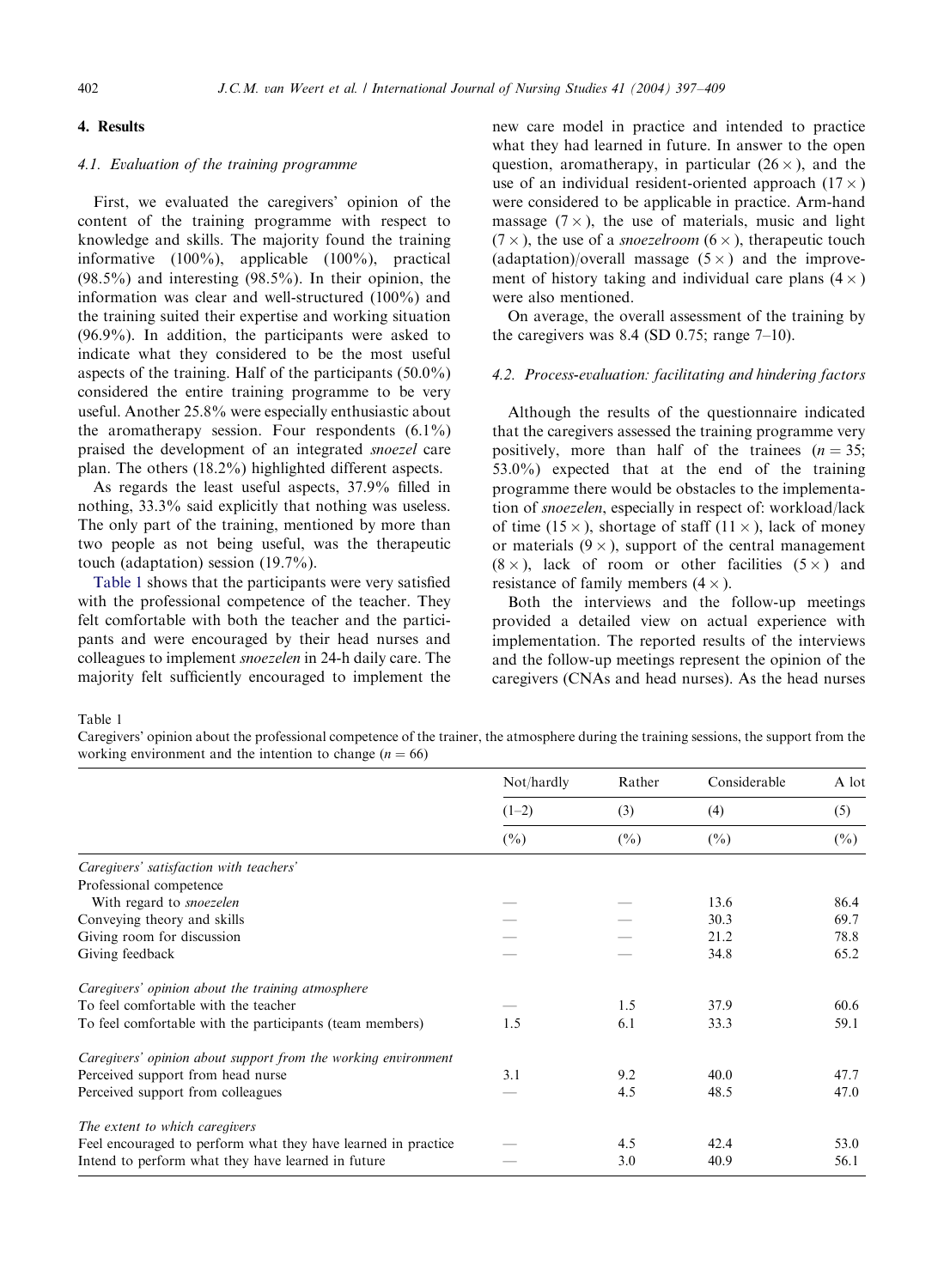and the project-leaders usuallyattended the follow-up meetings, we did not find anycontradiction between the information gathered by the interviews and the information presented during the follow-up meetings.

Table 2 shows facilitating interventions that are carried out. The content of the table will be discussed below.

## 4.2.1. Facilitating interventions to change habits

The training was identified as the basis for a change in habits. During the implementation process, the caregivers still acknowledged the importance of these changes, though they reported, particularly in the first and second follow-ups, that it was not always easy to achieve or to adhere to the new working style.

That was a major contradiction in our team, it was verydifficult to drop the old style approach. The change in attitude is extremely important. The resident is the starting-point of the care. (NH2, CG1, FM2)

It's easy to slip back into old ways of thought. (NH4, CG5, FM1)

All wards reported that the *follow-up meetings* were motivating in maintaining and further changing habits. Caregivers' experience of these meetings was an encouragement in continuing with their implementation.

During daily practice, individual *coaching and feed*back proved to be essential in establishing changes in habit. The head nurse usually coached the implementation process and gave regular feedback to the caregivers. However, it seemed to be very difficult to sustain the efforts when there was no co-operation with other staff members. Three head nurses were coached by the care manager, which they found helpful and in some cases indispensable. In two wards, a special, independent, qualified person was appointed (e.g., a 'co-ordinator in sensory stimulation') to support the head nurse in coaching the staff and to provide individual feedback to the caregivers during daily practice. These interventions were reported to be very effective, because the caregivers felt safe with them and were able to discuss improvements in daily procedures. In one ward special training was offered to the caregivers on providing feedback to one another.

Furthermore, the use of snoezel care plans was proposed as an intervention in order to change set procedures. Although in the beginning, the writing of snoezel care plans was sometimes met with reluctance, in the end they proved to be useful.

Using the snoezel care plan, we have something to refer to, how to deliver the care. We know a lot more about the resident now. (NH4, CG8, FM3)

Table 2

Caregivers' opinion about facilitating factors during the implementation process

| Facilitating factors                                    | Nursing home (H) |                |                |                |                |                |  |
|---------------------------------------------------------|------------------|----------------|----------------|----------------|----------------|----------------|--|
|                                                         | H1               | H <sub>2</sub> | H <sub>3</sub> | H <sub>4</sub> | H <sub>5</sub> | H <sub>6</sub> |  |
| Caregivers' level                                       |                  |                |                |                |                |                |  |
| Interventions to change habits/procedures               |                  |                |                |                |                |                |  |
| Training 'snoezelen for caregivers'                     | $^{+}$           | $^{+}$         | $^{+}$         | $^{+}$         |                |                |  |
| Follow-up meetings                                      | $^{+}$           | $^{+}$         | $^{+}$         | $^{+}$         | $^{+}$         | $^{+}$         |  |
| Training 'feedback by team-members'                     |                  |                |                | $^{+}$         |                |                |  |
| Coaching to caregivers by head nurse                    |                  | $^{+}$         | $+$            | $^{+}$         |                | $^{+}$         |  |
| Feedback to caregivers by independent, qualified person |                  |                |                |                | $^{+}$         | $^{+}$         |  |
| Coaching to head nurse by care manager                  |                  |                |                | $^{+}$         | $^{+}$         | $^{+}$         |  |
| Support by activity therapist(s)                        | $^{+}$           |                | $^{+}$         |                | $^{+}$         | $^{+}$         |  |
| Writing of <i>snoezel care plans</i> by CNAs            | $^{+}$           | $^{+}$         | $^{+}$         | $^{+}$         |                | $^{+}$         |  |
| Use of snoezel care plans                               | $^{+}$           | $^{+}$         | $^{+}$         | $+$            | $^+$           | $^{+}$         |  |
| Mutual consultations (informal)                         | $^{+}$           | $^{+}$         | $^{+}$         | $^{+}$         | $^{+}$         | $^{+}$         |  |
| Structural evaluations of the care plans (formal)       | $^{+}$           | $^{+}$         | $^{+}$         |                | $^{+}$         | $^{+}$         |  |
| Organisational level                                    |                  |                |                |                |                |                |  |
| Interventions in structure                              |                  |                |                |                |                |                |  |
| Study group 'snoezelen'                                 | $^{+}$           |                | $^{+}$         |                |                |                |  |
| Adaptations in day schedule/planning                    | $^{+}$           |                | $^{+}$         | $^{+}$         |                |                |  |
| Snoezel bathroom                                        | $^+$             |                |                |                | $^+$           |                |  |
| Snoezel room                                            | $^{+}$           |                | $^{+}$         |                | $^+$           |                |  |
| Fitting up the ward                                     | $^{+}$           |                | $^+$           |                | $^{+}$         | $^{+}$         |  |
| Structure to continue implemented changes               |                  |                |                |                |                |                |  |
| Implementation plan (long-term)                         | $+$              |                | $^{+}$         |                | $^{+}$         |                |  |
| Structural training of new team members                 |                  |                |                |                |                | $^+$           |  |
| Continuation in other wards                             |                  |                | $^{+}$         |                |                | $^{+}$         |  |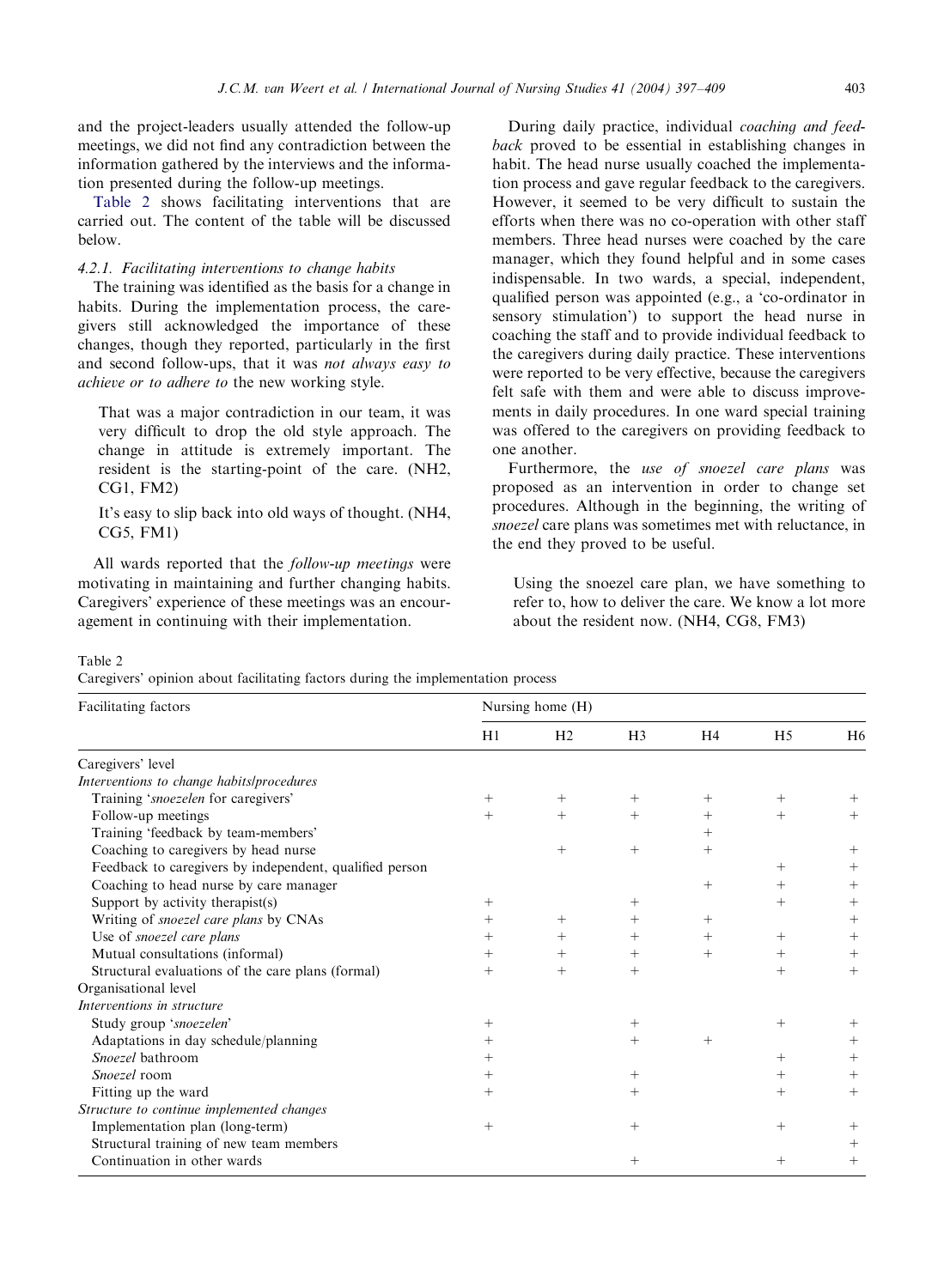At first, many caregivers felt embarrassed, because they did not consider the observations and the application of snoezel activities as 'real work'. Planning the observations, writing the snoezel care plan and other snoezel activities in the daily scheme seemed to be effective in allowing the snoezel method to become an integrated part of the normal care programme.

Snoezelen has to be regarded as work. In the beginning, they thought 'You are giving a handmassage and I'm working my fingers to the bone'. Now, it's a normal part of the work. (NH5, CG1, I5)

The snoezel bathroom is used by schedule, three times a day, in the morning, in the afternoon and in the evening. (NH1,CG1, FM1)

In one ward, the *snoezel* care plans were not written by the caregivers themselves, which made them feel less involved. In some wards, the caregivers were actively supported by activity therapists in observing and writing the *snoezel* care plans, without being completely taken over. They felt comfortable with this system.

In addition, the increase in both formal and informal reciprocal consultation was seen as a tool to maintain and further improve the changes in procedure. Caregivers usually reported their experiences in using the snoezel care plans. As a result, they started to talk more about the problem behaviour of residents and were having more discussions about solutions.

We are talking more about the residents, our care is tuned to each other now. (NH2, CG3, FM3)

There are more consultations between caregivers. The idea that problems can be solved together. When you notice that someone is becoming more restless, you start to think immediately 'how are we going to solve this?'. (NH6, CG3, FM2)

Most wards decided to evaluate the care plans structurally. Some just with the team-members, others in multi-disciplinary consultations.

It's part of the multi-disciplinary consultation now, in the beginning it wasn't. (NH5, CG9, FM3)

## 4.2.2. Facilitating interventions to change the organisational structure

In four homes, the *study group* had regular meetings (approximately once a month) and functioned well. In the other two wards, the study group did not get off to a good start.

We could not find time for meetings of the study group. Or maybe, we didn't make time for them. Now, I think, we should have given it priority, it's just very important. (NH4, CG1, I4)

Four wards made organisational adaptations in the daily schedule, duty scheme or working style in order to support the implementation. One of the wards decided not to wash all the residents in the morning anymore, but to select some residents, who preferred to be washed in the evening. Another ward reported that they were no longer getting round to helping other teams during the morning care, as they were used to before.

With regard to the *snoezel* equipment, four wards received financial support (one via sponsoring) to invest in snoezel materials, a snoezel room (four wards) or a snoezel bathroom (three wards). In their opinion, the use of snoezel equipment had added value. Theyalso paid attention to the furnishings and the fittings of the ward.

We created really nice and cosy sitting areas. (NH5, CG2, FM3)

You notice that there are a lot of changes on the ward. Everything is fitted and looks nice. You can talk with the residents about the aquarium in the hall and so on. That's the way you make contact with one another. (NH6, CG3, FM3)

## 4.2.3. Facilitating interventions to continue the implemented changes

Four nursing homes completed a long-term implementation plan, including time-plan and budget. Three of them plan to continue the implementation of snoezelen in other wards in the near future. One made a plan for more than a year for the structural training of new team-members.

## 4.2.4. Contextual obstacles

The caregivers identified several obstacles, mainly in the working environment, as shown in [Table 3](#page-8-0).

Caregivers of all wards indicated, that in their experience, workload was an obstacle on some occasions. They reported that they had too little time, particularly in the first phase of the implementation process, when the observation of the residents took up a lot of time. As a result of this, none of the wards succeeded in completing the observations and the snoezel plans in time for the first follow-up meeting. The high level of absence of team-members, due to holidays or sickness, was also thought to have a negative effect.

Three wards went through a period of *understaffing*, caused by vacancies, which hindered implementation. One ward reported a high turnover of staff (almost twothirds of the team-members).

Sometimes, there's a shortage of staff. Then, the old, task-oriented attitude shows up again. (NH3, CG4, FM2)

The two wards that did not receive financial support also reported a lack of support from central management.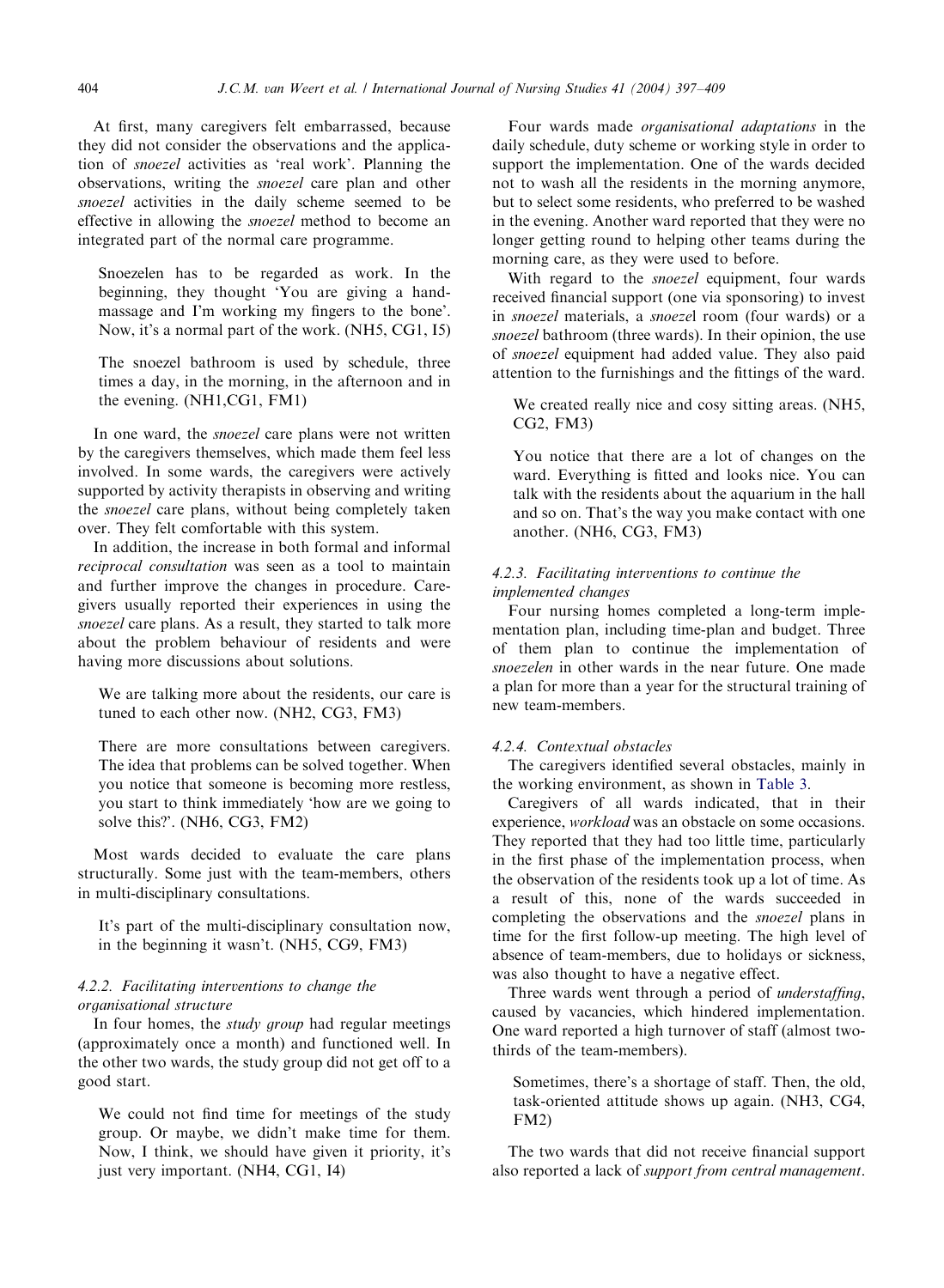<span id="page-8-0"></span>Table 3 Caregivers' opinion about contextual factors that hindered the implementation of snoezelen

| Hindering factors                                | Nursing home (H) |                |                |    |    |                |  |  |
|--------------------------------------------------|------------------|----------------|----------------|----|----|----------------|--|--|
|                                                  | H1               | H <sub>2</sub> | H <sub>3</sub> | H4 | H5 | H <sub>6</sub> |  |  |
| Perceived workload                               | X                | X              | X              | X  | X  |                |  |  |
| Lack of staff                                    | X                | X              |                | X  |    |                |  |  |
| Lack of management support/financial support     |                  | X              |                | X  |    |                |  |  |
| Other innovative projects/changes simultaneously |                  |                | X              | X  | X  |                |  |  |
| Expectations too high                            |                  | X              | X              | X  | X  |                |  |  |
| Dissatisfaction within team-members              |                  |                |                |    | X  |                |  |  |

They missed an integrated policy and also mentioned the lack of interest and co-operation of central management.

An obstacle was formed by central management's lack of cooperation. The management failed to show interest and support. I can imagine that it's not easy to find new staff members, but they didn't even come to have a look, or ask 'how we were getting on'. I think this is very strange  $(...)$ . So we did without financial support and management interest in the project. (NH4, CG1, I4)

The wards that did get financial support interpreted the financial investment as a sign of interest and cooperation. However, they still wanted personal appreciation from management, for instance in the form of visits, to see the new equipment and encourage the caregivers. Only one ward reported this kind of management appreciation.

Three wards mentioned that they also had to manage other important projects (implementation of a computerised care plan, preparation for move), which required a lot of input. The caregivers thought that too many innovations were being implemented simultaneously.

Now, I think it was too much. Especially with the introduction of INTERLECT (computer program JvW). I noticed that I lost enthusiasm myself, just because of the other things that had to be done. But I couldn't afford to fall behind at the start of INTERLECT. (NH5, CG1, I5)

In retrospect, some of the caregivers, especially the head nurses, felt that their expectations at the beginning of the project had been too high. Theywanted to start too manythings at once. This was considered to be an obstacle, until they adapted their expectations and set new, realistic goals.

## 4.3. Evaluation of the results: changes in the daily care

The interviews and follow-up meetings provided information about the changes that caregivers experienced as a result of the implementation of snoezelen.

## 4.3.1. Changes in caregivers

The caregivers reported that their attitude towards the residents had changed. A resident-oriented attitude is a basic condition in the application of snoezelen. Caregivers consider the switch from task-oriented care to resident-oriented care as the most important change at the individual level.

You know what makes somebody happy and what makes him or her unhappy. (NH6, CG4, FM1)

None of the residents are the same. Now, we are attending to what the residents like. Little by little you really learn to understand what's important for a particular resident. (NH3, CG2, FM1)

In the last follow-up, all the caregivers mentioned that they had succeeded in laying the foundation for residentoriented care. Although the head nurses noticed that not every caregiver had the necessary qualities for the new working style, they felt that most of the team-members changed towards resident-oriented care.

In the daily care, you can see that not everybody is able to give real resident-oriented care. And that's not a matter of unwillingness. But the majority do succeed. (NH4, CG1, I4)

The aim of the implementation of snoezelen was to integrate multi-sensory stimulation in the daily care programme. Obviously, there were differences between the participating wards. Four wards invested in snoezel equipment and the caregivers started to use the materials, the snoezel bathroom or the snoezel room. They also started to apply *snoezel* activities during the day. Two wards, however, restricted themselves to the resident-oriented approach, which they only applied during daily care periods (morning care, meals, evening care).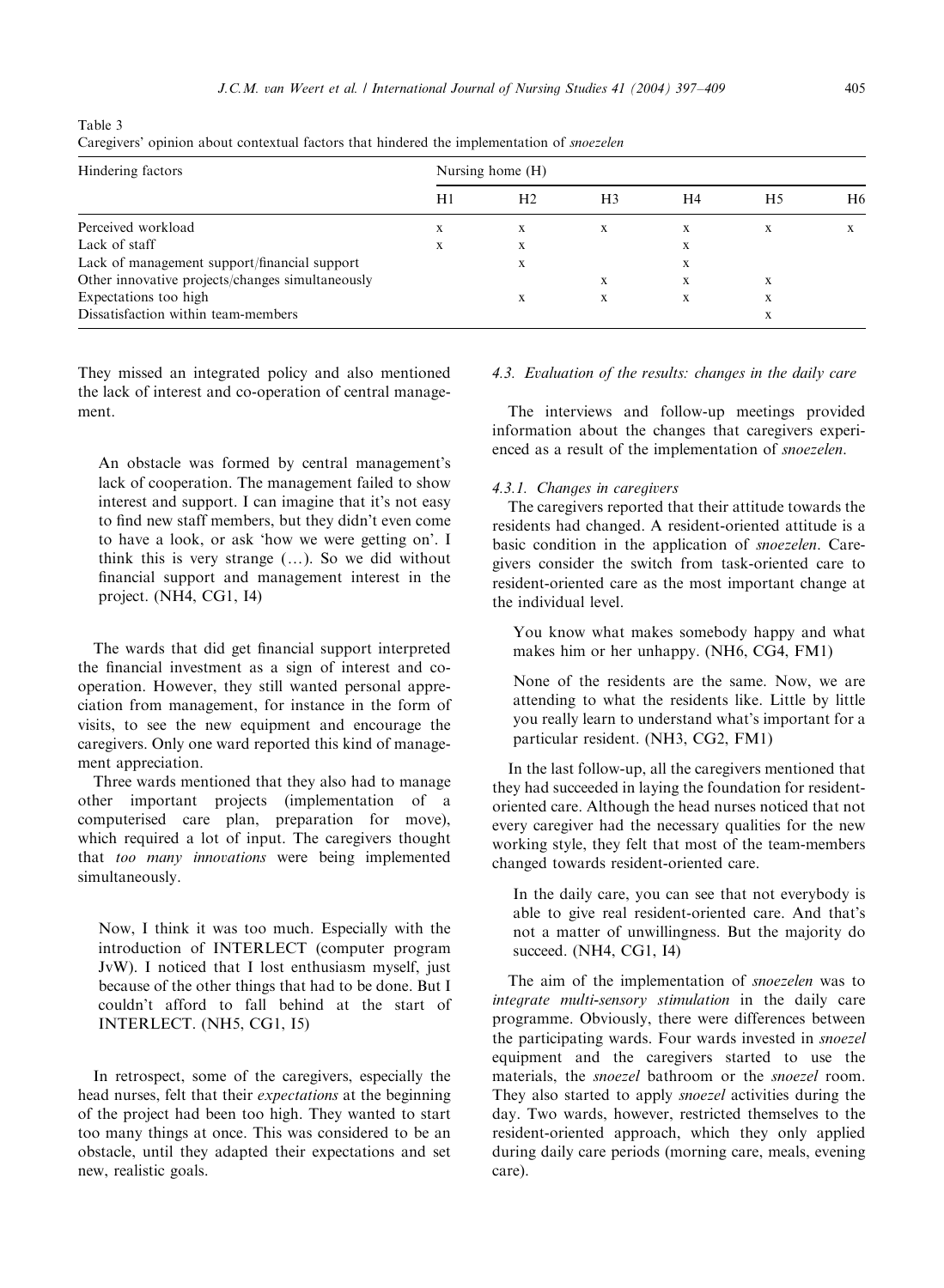On our ward, it's not the materials that are essential. (NH2, CG5, FM3)

We focused on our behaviour: What is the right approach for this resident? (NH4, CG1, FM3)

In some wards, caregivers noticed that the use of medication diminished, because the caregivers had improved their problem-solving abilityand started to tryother solutions first.

When a resident manifests behaviour problems, we talk about it first. Not immediately running to the medication, but first by discussing it: 'what can we do?'. (NH2, CG4, FM3)

In the past, we said 'this resident is restless, which medication can we give?'. Now, we report in the multidisciplinary consultation: 'we tried this, we tried aromatherapy, we tried the music pillow; this seems to work and that doesn't work'. (NH5, CG5, FM2)

## 4.3.2. Changes in residents

In the opinion of the caregivers, the implementation of snoezelen resulted in positive patient outcome. There were two primary changes in the residents. Caregivers noticed that it became easier to get through to the residents and that the residents in turn showed more response.

Residents who are very difficult to establish contact with can now be reached. (NH1, CG9, FM2)

When Mrs. E. attended our ward, she was much more apathetic than now, and that just happened by involving her all the time, a lot of eye-contact, a lot of talking to her. (NH4, CG5, FM2)

Furthermore, caregivers reported that, in their opinion, agitated, restless or aggressive residents became more quiet and satisfied.

It struck me that the residents quietened down. (NH3, CG5, FM2)

I see a significant change in the residents' behaviour. Now, we have a resident, who is transferred from another ward. There's a difference in behaviour now, I think, compared with the other ward. She's more satisfied and quieter, not so aggressive. (NH1, CG3, FM3)

The four wards that invested in *snoezel* equipment also reported positive changes in residents as a result of the use of snoezel materials and aromatherapy.

We got a lot of cuddly animals and observed the residents' reaction to them. Now, you see a lot of people walking with the cuddly toys, a lot more residents than I had expected. (NH5, CG3, FM1)

I'm really surprised about the effects of aromatherapy. (NH3, CG6, FM1)

#### 4.3.3. Organisational changes

At the ward level, the caregivers reported a change in the planning of the day, mainly in the 'use of the clock'. In the past, everything was done by the clock. Now, they ignore the time, which, in the opinion of the caregivers, had positive effects for both the residents and themselves.

When I compare the present with a half year ago, then I really see a difference. Before, everything had to go fast, fast, fast, turning people out of bed, etc. But now, we just have more time for each other. (NH3, CG5, FM1)

I'm new to this ward. It struck me when I started here that there were no clocks. (NH5, CG5, FM3)

In some wards, the time of the breaks changed or became flexible. In other wards, the caregivers no longer force themselves to be ready with the morning care before the break.

At a given moment, we asked the studygroup 'Isn't it possible to change the breaks?' Why should a bedpatient have to be washed at 10.30 a.m.? Changing the breaks was a real taboo. But we succeeded and the team-members deserve a compliment for adapting to it verywell. (NH3, CG1, I3)

The rush is gone. We don't have to get everybody out of bed before the coffee break. We are more relaxed now, less stressed than before. (NH6, CG1, FM1)

By working in a more relaxed way during the morning care, one would expect a lack of time during the rest of the day. However, caregivers' experience was that they were still able to get their work finished. They mentioned that, when there was no battle during the morning care, the rest of the day progressed more smoothly.

For instance, Mrs. K. who, when woken up too early in the morning, became very ill tempered. We know now that she needs to sleep until 9.30 a.m. and has to wake up spontaneously. That is such a gain of time. When she's in a bad temper, it takes longer to get her dressed. (NH3, CG12, FM3)

It's strange, but although you are not working to the clock, everything is done when you go home. (NH4, CG4, FM3)

There were other changes that carried through to different moments of the day, but these changes varied from ward to ward. In three nursing homes, a breakfast project was started up, to enable the residents to smell different odours of cooking (e.g., bacon and eggs,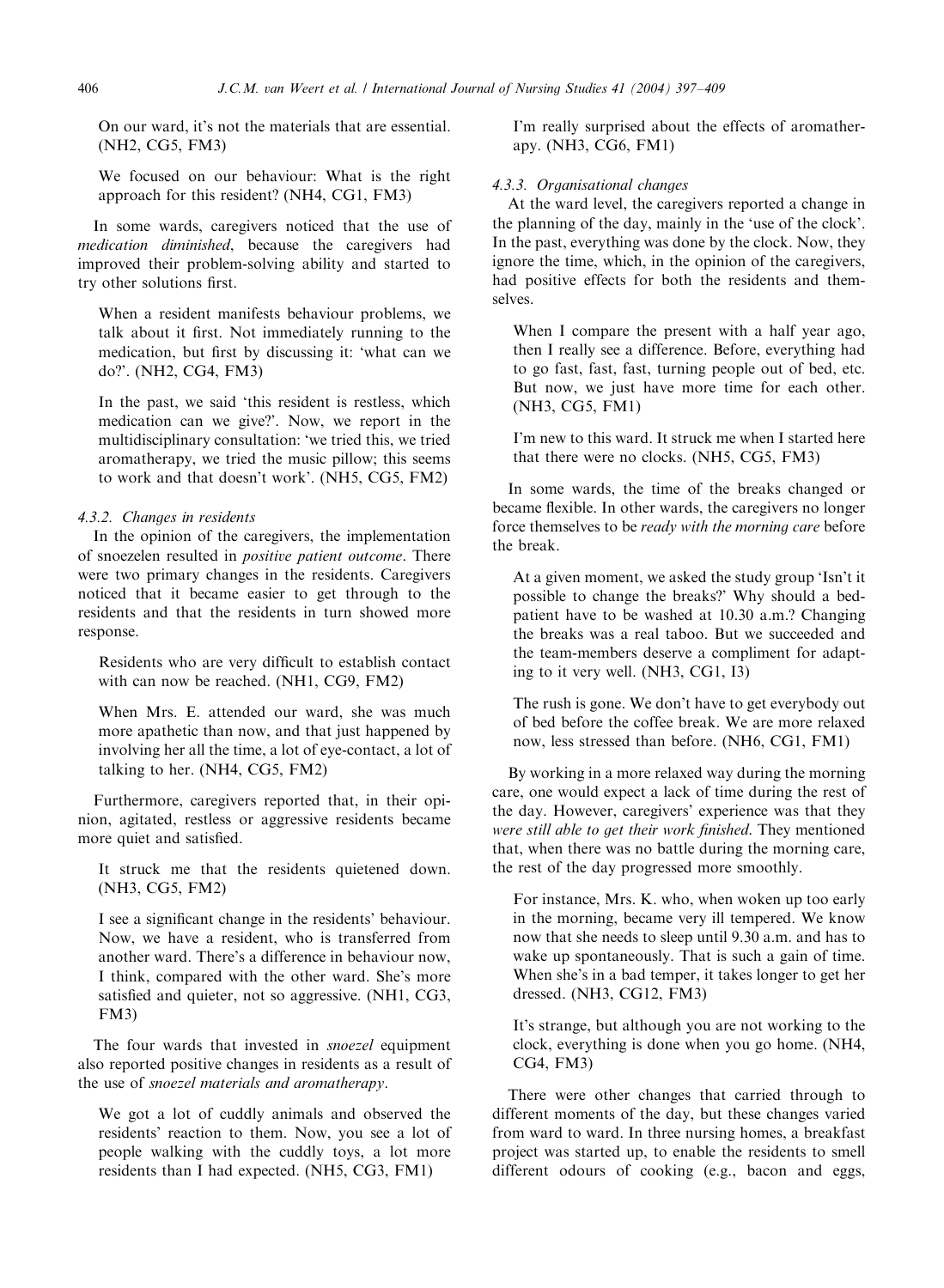pancakes, coffee). Two wards made a similar change in the organisation of the supper.

## 5. Discussion

#### 5.1. Major findings

The results of the present study show that the new 'snoezelen' care model can be successfully implemented in daily care.

All participating wards reported changes at the caregiver level, the resident level and organisational changes. The combination of interventions at the caregiver level and interventions in the organisational structure seemed to be a particularly important indicator of success. Two wards lacked interventions at the organisational level and onlymentioned limited changes at the caregiver level. They reported a change from taskoriented care to resident-oriented care, but stayed behind with the integration of multi-sensory stimulation in 24-h care. The other four wards also reported additional changes at the caregiver level, such as the application of multi-sensorystimulation in the dailycare or the performance of snoezel activities. Though the shift towards resident-oriented care can be considered as the basis of snoezelen, and therefore an important startingpoint, the integration of *snoezelen* into daily care is intended to be more than that. This study showed that the efforts and support of central management, including interest and support over time, are crucial for success. Caregivers need to get confirmed that the new care model is essential to improve the quality of care. Four wards received financial support and made policy with respect to continuing the implementation. The study group, proposed as a tool to monitor the implementation process, appeared to be of great value in the same four wards in identifying obstacles, developing strategies and evaluating the process, all considered to be important steps in the implementation cycle ([Grol, 1997](#page-12-0); [Grol et al., 2000\)](#page-12-0). As was the case with [Schrijnemaekers et al. \(2002\),](#page-12-0) the study showed that fundamental organisational changes are needed to successfully implement a new care model.

Contrary to other studies [\(Holtkamp et al., 2001;](#page-12-0) [Schrijnemaekers et al., 2002](#page-12-0)), caregivers not only experienced obstacles such as workload and understaffing, but also reported a range of facilitating interventions that were carried out at the caregiver level. Removing the clocks was one of these. The follow-up meetings, the use of snoezel care plans and the increase in mutual consultations were also identified as facilitating the implementation.

As the progress of the implementation process, particularly the establishment of procedural change, requires a lot of management skills from the head

nurses, coaching the head nurse would appear to be essential to establish the continuation of the implementation process. Coaching by the head nurses' supervisor (the care manager) appeared to be significant, as did assistance in providing feedback to the caregivers, for example by an independent qualified professional. The experience of the importance of coaching strategies is in accordance with recent literature about the implementation processes. [Grol and Grimshaw \(1999\)](#page-12-0) mentioned that, in general, reviewing performance, providing feedback to caregivers, giving practical tools and providing incentives or sanctions, maybe suitable coaching strategies for change. In addition, [Burgio](#page-12-0) [et al. \(2000\)](#page-12-0) stated that the receptiveness of CNAs in dementia care to learn new skills must be continued by establishing staff motivation systems, such as behavioural supervision (e.g., specific feedback suggesting practical ways of maximising skills). These interventions proved to successfully motivate the CNAs and ensure the maintenance of the skills. [Holtkamp \(2003\)](#page-12-0) also recommended more supervision and support for the nursing staff during the intervention period. Hence, constant attention to the different levels of management was identified as an important implementation strategy to motivate nurses and other care staff to apply complicated interventions. In the present study, the combination of coaching strategies at different levels, for CNAs as well as to head nurses, seemed indeed to be most effective. Coaching for CNAs was given in all wards. However, the coaching of head nurses needed, again, the support of the central management and was onlyoffered in two of the six wards.

The implementation period started with training in 'snoezelen for caregivers'. In Schrijnemaekers' research, the training was regarded bycaregivers as a confirmation of their current practice; however, the caregivers in this studyassessed the training positivelywith respect to the improvement of knowledge and skills and the realisation of an intention to change. When compared with the evaluation of a training programme on the communication skills of nurses in oncology, caregivers in our studygave a more positive assessment of all the items ([Kruijver, 2001\)](#page-12-0). It would appear that the training programme reached its goal.

Nevertheless, more than half of the participants reported expected obstacles to the implementation of the new care model. Perceived workload, specifically lack of time, indeed hindered the implementation in all participating wards. As mentioned previously, the shortage of staff and a lack of management support appeared to be an obstacle in some of the wards. Delayed and adjusted implementation was also reported by [Holtkamp et al. \(2001\),](#page-12-0) who found comparable difficulties in obtaining qualified staff, due to understaffing or a high turnover of staff.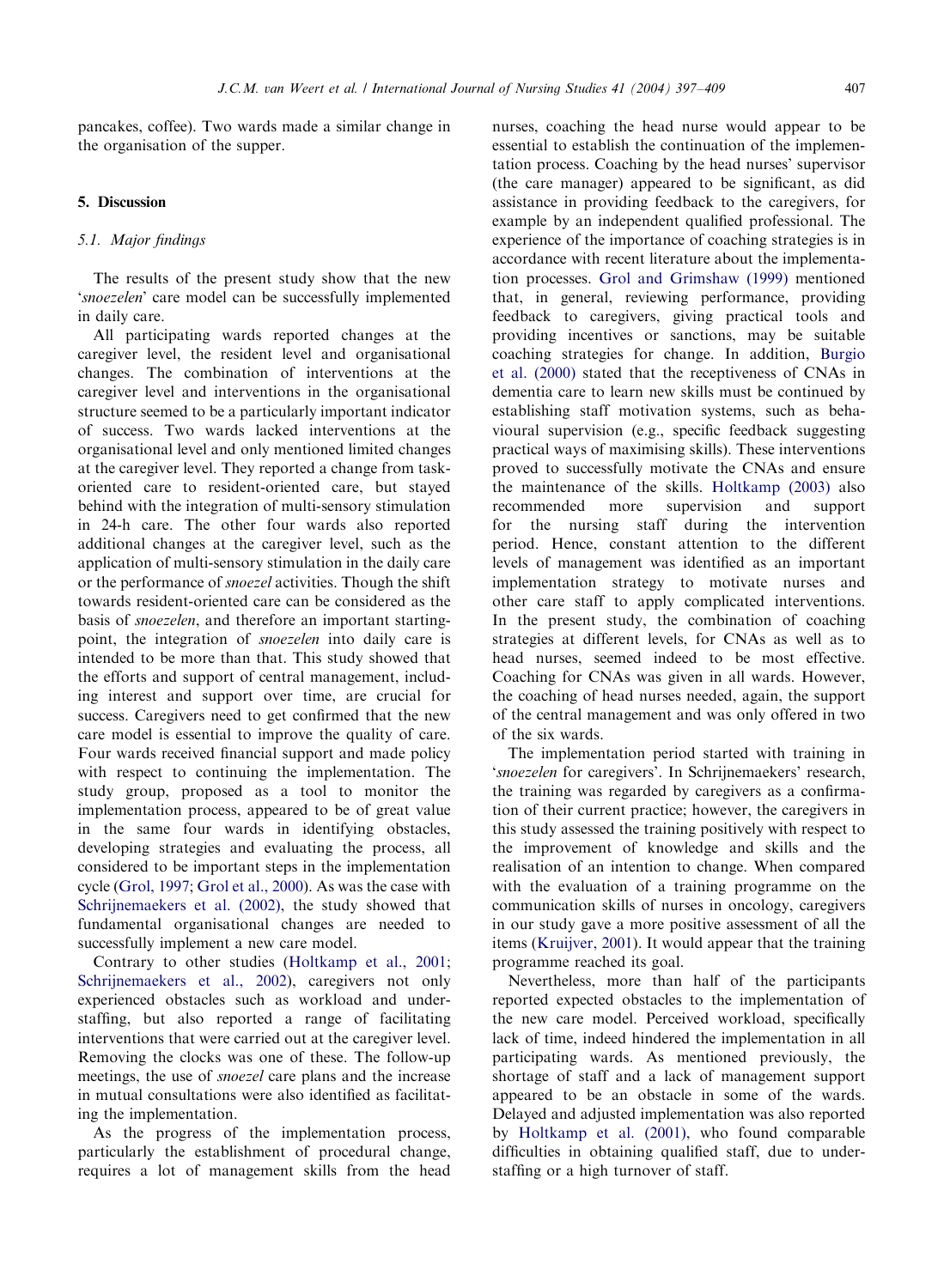<span id="page-11-0"></span>The implementation model shows that these contextual problems, that are not always easy to solve, influence the implementation process. When facing facilitating interventions at both the caregivers' and the organisational level, it is still possible to be successful. However, there has to be a balance: If there are too many obstructive factors they should be dealt with first, before starting the implementation.

In conclusion, according to the caregivers, the implementation succeeded in all participating wards, though two wards lagged behind with the integration of multi-sensorystimulation in 24-h care. Most of the caregivers noticed changes at the resident level. They observed that there was more contact with the residents, the level of residents' response increased and the residents were more settled. With regard to organisational changes, the release of the 'use of the clock' was especially nominated as a major, positive change. It appeared to be necessary to create 'staff-centred work environments', as described by [Kitwood \(1997\),](#page-12-0) to be able to deliver resident-oriented or person-centred care. The type of environment that proved to be needed in our study reflects many of the characteristics of Kitwood's 'type B' environment. In type B settings the manager's role is more one of enabling and facilitating than of controlling, and this involves giving a great deal of feedback to staff. The whole staff group (manager, senior care team and care assistants) thrives on cooperation and sharing. There is a strong commitment to minimising the differential of power. The organisation is highly skilled in interpersonal matters and has well-developed communication pathways. Type B settings are sensible to what staff members are experiencing and feeling. Each staff member can bring matters in the open, knowing that theywill not be criticised, but given the support that theyneed. Each resident can be known in his or her uniqueness, through a skilled combination of empathyand personal knowledge ([Kitwood, 1997](#page-12-0)).

#### 5.2. Recommendations for practice

Based on this study, the most important prerequisites for the successful introduction of snoezelen in psychogeriatric care are:

- To determine the policy of the central management, prior to the start of implementation, including the assessment of possible obstacles; proposals to solve or to minimise the obstacles and the fulfilling of conditions such as funding, facilities and personnel needs. The preparation takes about 9 months (Dröes [et al., 1999](#page-12-0)).
- To carefully determine the start of the implementation, avoiding:
	- the implementation of several innovations at the same timing;

 $\circ$  starting with an unstable team.

- Training for the complete team by a qualified professional trainer, who not onlyaims to improve knowledge and skills, but also to achieve the intention to change among caregivers.
- The trainers' involvement during follow-up meetings.
- \* Structural evaluations of the implementation process, leading to adaptation or development of new strategies.
- Support of the head nurse at different levels:
	- by the supervisor to control the progress and to coach the continuation of the process;
	- by an independent qualified person, to support the head nurse in coaching the staff.
- Support of the CNAs by giving regular feedback or supervision. [Kitwood \(1997\)](#page-12-0) advises an hour of supervision per month for all employees in dementia care.
- Structural interest and support of the central management.
- \* A long-term implementation plan, including a time schedule, budget, structural training of new team members and structural evaluation to establish the continuation of the project.

## 5.3. Implications for research

Nursing homes, policy makers and researchers pay a great deal both in time and money to develop, implement and study interventions. In the absence of an accurate assessment of implementation problems, conclusions about outcome measures are difficult to interpret. This study gives detailed information about facilitating and hindering factors. The results made us curious to know whether the caregivers' opinions, given in follow-up meetings and interviews, will be reflected in daily practice. A more thorough study is needed to determine whether residents' and caregivers' behaviour has indeed changed in a positive way.

#### Acknowledgements

This research project was financed by ZonMW; Netherlands Organisation for Health Research and Development, research programme 'Elderly Care', Foundation Central Fund RVVZ and Bernardus Center of Expertise/Fontis (training).

## References

Alzheimer Nederland, 2002. Dementie in Nederland: aantallen patiënten [Dementia in the Netherlands: Number of Patients]. Alzheimer informatief. Alzheimer Nederland, Bunnik.